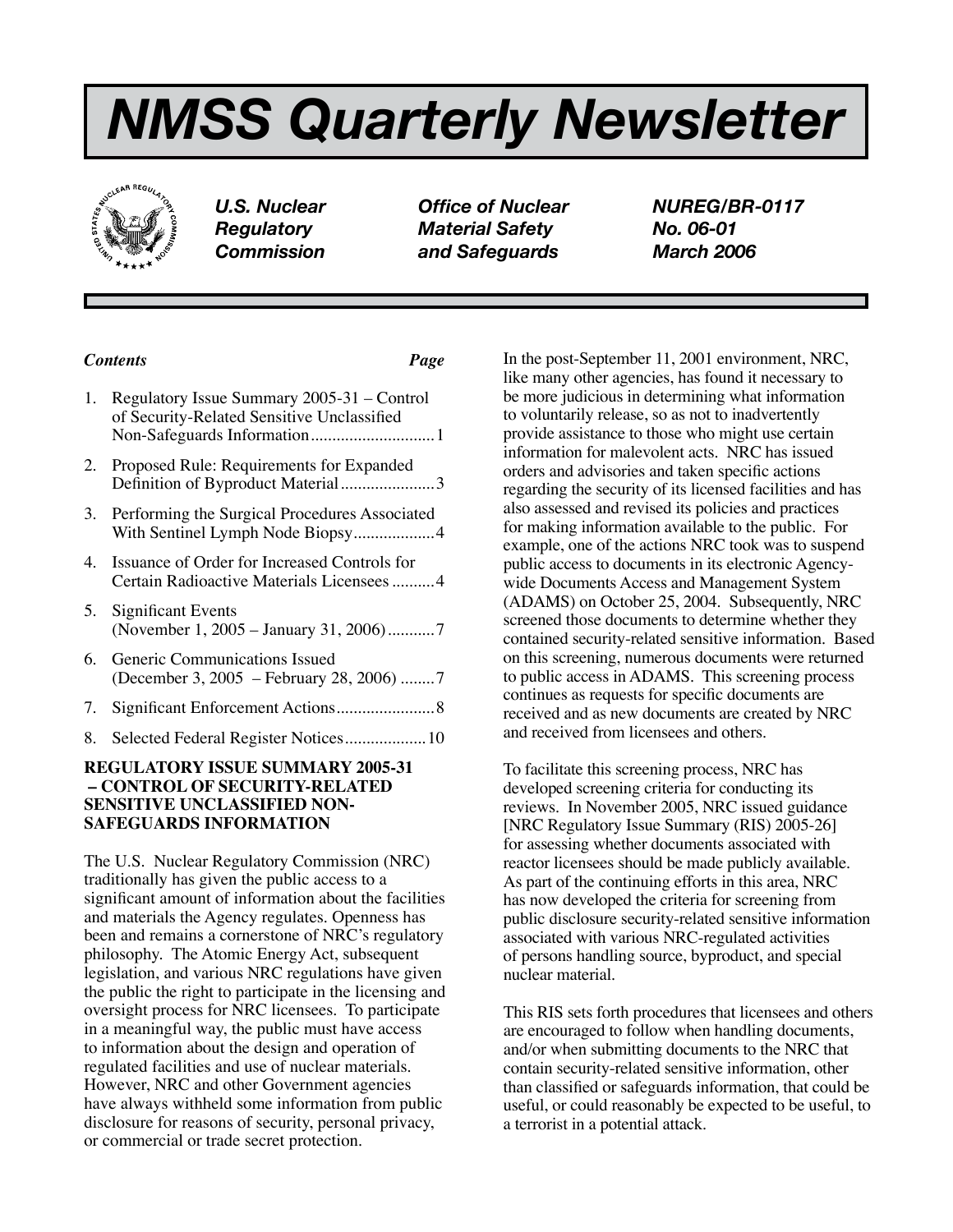This RIS and its attachments do not apply to classified information or Safeguards Information. Classified information (Confidential, Secret, Top Secret) is withheld from the public by law. Safeguards Information is withheld because it provides details of security measures at nuclear facilities. Handling requirements for classified information and Safeguards Information are set forth in various NRC orders, regulations, and generic communications (e.g., requirements for the handling and protection of Safeguards Information are discussed in RIS-2003-08, "Protection of Safeguards Information from Unauthorized Disclosure," dated April 30, 2003). Sensitive (but unclassified, non-safeguards) information covers a range of information for which the loss, misuse, modification, or unauthorized access can reasonably be foreseen to harm the public interest, commercial or financial interests of an entity, the conduct of NRC and Federal Programs, or the personal privacy of individuals. As noted above, this RIS covers security related information that, if released, could cause harm to the public interest as it could be useful, or could reasonably be expected to be useful, to a terrorist in a potential attack.

#### **SUMMARY OF ISSUE**

This RIS: 1) informs licensees and others of the screening criteria that NRC uses to identify and protect Security-Related Sensitive Information in documents generated by the Agency and in documents received from licensees and others; 2) encourages licensees and others to identify securityrelated sensitive information contained in documents submitted to NRC, by using the screening criteria in Attachment 2 of this RIS and marking procedures; and 3) encourages licensees and others that may possess security-related sensitive information to control the information, to limit the risk that the information might fall into the hands of those who would use it for malevolent acts.

Specifically, protection of the information should be implemented in the following manner:

1. Screening of future documents submitted to NRC to assure that future submittals containing security-related sensitive information are not made publicly available in ADAMS, while still making other appropriate information available to the public. NRC is encouraging licensees and others to screen submittals. If practical, documents submitted to NRC should avoid including security-related sensitive information, so as to permit releasing the document to the public in its entirety.

2. Marking and submitting documents containing security-related sensitive information if it is necessary to include security-related sensitive information in a submitted document, the submittal should be marked to indicate the presence of such information as follows:

a) The cover letter should clearly state that the attached documents contain security-related sensitive information. When separated from the attached documents, if the cover letter itself does not contain security-related sensitive information, the cover letter itself is uncontrolled.

b) As shown in Attachment 1 of the RIS (Section A), the top of every page of a letter or document that contains security-related sensitive information should include the marking "Security-Related Information — Withhold Under 10 CFR 2.390" (note that NRC's procedure for these documents is to mark them as "Official Use Only - Security-Related Information). For the pages having security-related sensitive information, an additional marking (e.g., an editorial notebox) should be included adjacent to the material meeting the screening criteria in Attachment 2 of the RIS. Information on suggested handling and methods of submittal of security-related sensitive information is also contained in Attachment 1 (Section B). Licensees and others can submit both a public and a non-public version of a document, when security-related documents need to be submitted. The public version could have the security-related sensitive information "marked out" or removed with a notation that the information was withheld on the basis that it is "Security-Related Information." This is similar to what is sometimes done to protect proprietary information under 10 CFR 2.390, except that an affidavit is not needed. Alternatively, security-related sensitive information could be segregated from the main body of the document and included only in attachments to the submittal. Only the attachments containing security-related sensitive information would be marked for withholding from public disclosure. Using this approach, the public version need not be marked as containing securityrelated sensitive information.

3. Protection of Security-Related Sensitive Information Documents that contain security-related sensitive information should be protected from public disclosure, using methods similar to that for protecting proprietary information. To the extent practicable, any existing documents containing security-related sensitive information that licensees or others have previously made available to the public should be withdrawn from public access. As with proprietary information, licensees and others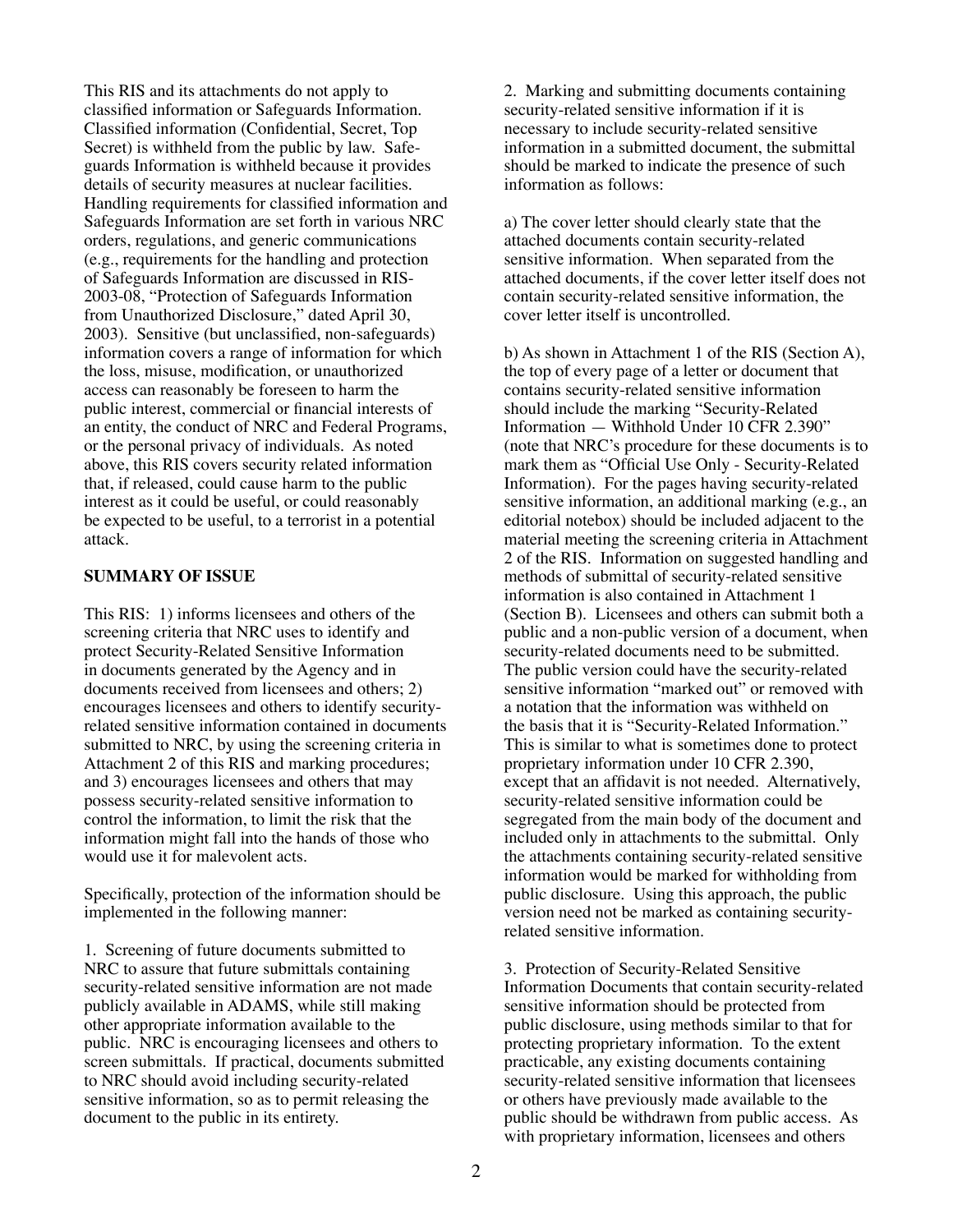should have sufficient internal controls to prevent release of information. Possible methods to prevent the inadvertent release of security-related sensitive information include marking documents "Security-Related Information - Withhold Under 10 CFR 2.390," restricting access to electronic recordkeeping systems that contain such information, and controlling the reproduction, distribution, and destruction of potentially sensitive records. Licensees and others should ensure that similar controls are in place when security-related sensitive information is provided to outside parties such as contractors or other Government agencies, and that the information is made available only to such parties who have a need to know the information to perform their jobs and who are made aware of the security-related nature of the information.

This RIS, the attached screening criteria, and additional explanatory material, as appropriate, are also posted on the NRC Website at http://www. nrc.gov/reading-rm/sensitive-info.html (note that the criteria for fuel cycle facilities in this website and in this RIS supersede information at http:// www.nrc.gov/materials/fuel-cycle-fac/reviewcriteria-fuel-cycle.html). NRC staff will interact with licensees and others on a case-by-case basis to resolve questions about the application of the procedures and screening criteria set forth in this RIS and its attachments. NRC will continue to make as much information as possible available to the public. Much of NRC's information is readily available to the public via the NRC Website (www. nrc.gov) and NRC's ADAMS system (www. nrc.gov/reading-rm/adams.html). In addition, other information may be released to the public in response to formal and/or informal requests. Although the security-related sensitive information screening criteria were developed with the principles of the Freedom of Information Act (FOIA) in mind, a review for security-related sensitive information does not substitute for a FOIA review. FOIA requests will continue to be reviewed and processed independently from the security-related sensitive information review process.

(Contact: Frank Cardile, Division of Industrial and Medical Nuclear Safety, 301-415-6185, e-mail: fpc@nrc.gov)

#### **PROPOSED RULE: REQUIREMENTS FOR EXPANDED DEFINITION OF BYPRODUCT MATERIAL**

The Energy Policy Act of 2005 (EPAct) was promulgated on August 8, 2005. Section 651(e) of the EPAct expanded the definition of byproduct material, as defined in Section 11e. of the Atomic Energy Act of 1954, to include certain discrete sources of radium, certain accelerator-produced radioactive material, and certain discrete sources of naturally occurring radioactive material, thereby placing these materials under U.S. Nuclear Regulatory Commission (NRC) jurisdiction. NRC is required under Section 651(e) of the EPAct, to develop a regulatory framework for licensing and regulating this newly defined byproduct material.

As part of this regulatory framework, NRC took several initiatives in an effort to enhance stakeholder involvement and to improve efficiency during the rulemaking process. As part of this effort, NRC held a public roundtable meeting on November 9, 2005, and has established a Web page on the "Expanded Definition of Byproduct Material (NARM) Rulemaking."

The November 9, 2005, public meeting was in a "roundtable" format to allow stakeholders an opportunity to discuss concerns, and to enhance interaction among all interested parties on the subject of the NRC regulating NARM. Representatives from other Federal agencies, States, and a broad spectrum of interest groups were invited to participate in the "roundtable" discussion.

During the public meeting, NRC provided an overview of the EPAct, and discussed the rulemaking process and the role of the Nuclear Material Safety and Safeguards (NMSS) EPAct Task Force established to help implement the requirements of the EPAct. Other topics discussed included: (a) the role of State regulations; (b) potential implications regarding production of radiopharmaceuticals; (c) availability of radiopharmaceuticals to patients; (d) definition of discrete source; (e) the NRC jurisdiction over accelerator-produced radioactive material; and (f) waste and transportation issues.

The web page, "Expanded Definition of Byproduct Material (NARM) Rulemaking," may be viewed via the rulemaking website at http://ruleforum.llnl. gov by going to the option "Other rulemakingrelated comment requests." Once the proposed rule is published, the web page will be moved to the "Proposed rules" option on the rulemaking website. The web page currently includes: (a) background information; (b) the EPAct as it relates to this rulemaking; (c) transcript, meeting summary, and comments related to the November 9, 2005, public meeting; (d) and other related documents. The proposed rule will also be posted on the web page for public comment.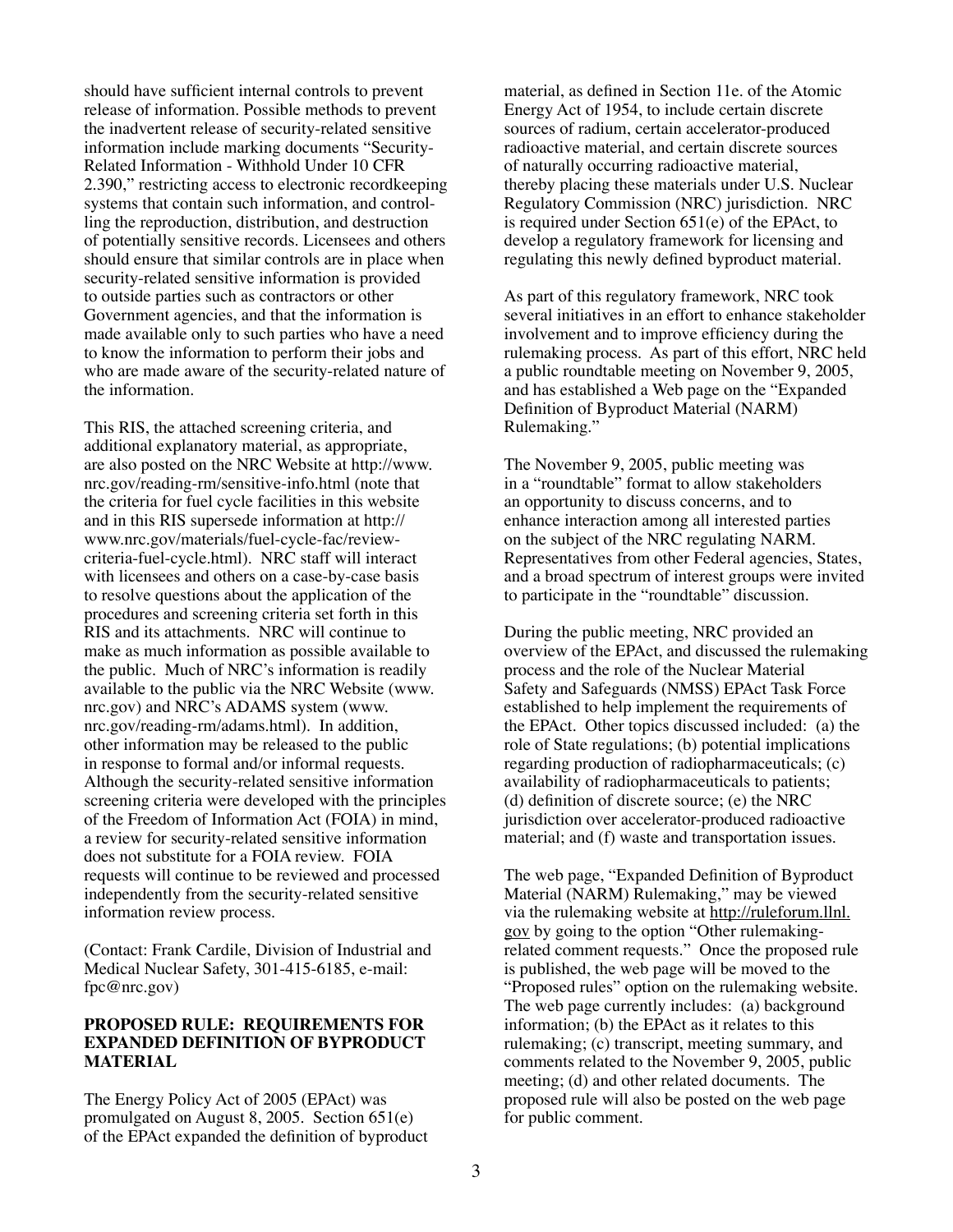(Contact: Lydia Chang, Division of Industrial and Medical Nuclear Safety, 301-415-6319, e-mail: lwc1@nrc.gov)

# **PERFORMING THE SURGICAL PROCEDURES ASSOCIATED WITH SENTINEL LYMPH NODE BIOPSY**

A U.S. Nuclear Regulatory Commission (NRC) licensee requested approval to perform a surgical biopsy of tissue containing Technetium 99m (Tc-99m) at one of its facilities without an NRC license. The procedure is called Sentinel Lymph Node Biopsy (SLNB).

The licensee stated that the first portion of the SLNB procedure - the injection of less than 37 megabecquerel (1 millicurie) of Tc-99m sulfur colloid - would be performed at a licensed facility under the supervision of an authorised user and, subsequently, the patient would be released. The next portion of the SLNB procedure, the surgical removal and biopsy of the tissue containing the technetium, would be performed at one of its facilities not licensed for radioactive material use.

The surgical removal of the radioactive tissue and its biopsy constitute the medical use of byproduct material in imaging and localization studies and must be performed at a licensed facility under the supervision of an authorised user. The licensed facility may have its own byproduct material license or, in this licensee's case, become an additional location of use listed on its existing medical use license after approval of a license amendment request to add the site where the surgical procedure is performed. The amendment must provide a description of the licensee's radiation safety oversight and day-to-day operating radiation safety program. NRC reviews this information in accordance with a risk-informed, performancebased approach.

The third portion of the SLNB procedure is the transfer of the surgically removed tissue to a pathology laboratory that may or may not be required to have an NRC license to receive the material. The licensee may transfer the tissue to a pathology laboratory exempt from licensing under the "exempt-quantity" provisions of 10 CFR 30.18, if the tissue contains an exempt quantity of radioactive material (in this case, 3.7 megabecquerel (100 microcuries) or less of Tc-99m). However, if the tissue contains greater than an exempt quantity, it must be transferred to a pathology laboratory with an NRC license. If the licensee does not have or use its own pathology laboratory, and the tissue exceeds

the exempt quantity criteria, then the licensee must verify that the recipient is authorized to receive the tissue containing the radioactive material. When shipping radioactive material, the licensee shipping the material and the shipper must meet Department of Transportation requirements.

# In summary:

- The first portion of the procedure the injection of the Tc-99m - must be performed under an NRC medical use license by, or under the supervision of, an authorized user who meets the imaging and localization training and experience qualifi- cations, as stated in 10 CFR 35.290, "Training for imaging and localization."
- The second portion of the procedure the surgical removal of the radioactive tissue - must also be performed under an NRC medical use license, and under the supervision of an authorized user meeting the requirements in CFR 35.290, "Training for imaging and localization."
- The third portion of the procedure the pathology study of the radioactive tissue - may or may not have to be performed under an NRC license. Whether the radioactivity in the tissue contains an exempt quantity of radioactive material (in this case, 3.7 megabecquerel (100 microcuries) or less of Tc-99m) will determine if the pathology laboratory is exempt from licensing under the "exempt - quantity" provisions of 10 CFR 30.18.

(Contact: Donna-Beth Howe, Ph.D., Nuclear Material Safeguards and Safety, 301-415-7848, email: dbh@nrc.gov)

# **ISSUANCE OF ORDER FOR INCREASED CONTROLS FOR CERTAIN RADIOACTIVE MATERIALS LICENSES**

On December 1, 2005, the U.S. Nuclear Regulatory Commission (NRC) published, in the Federal Register (70 FR 72128), a notice regarding all licensees authorized to possess certain radioactive material, in quantities of concern (see attached table). This notice describes an Order (EA-05- 090) imposing increased controls on licensees in possession of these radionuclides of concern, as well as on those who may possess them in the future. Copies of this notice can also be found on the NRC website in the Agencywide Documents Accession and Management System (ADAMS) at accession number ML053130405. In addition, the Order can be found at http://www.nrc.gov/reading-rm/doccollections/enforcement/security/#8.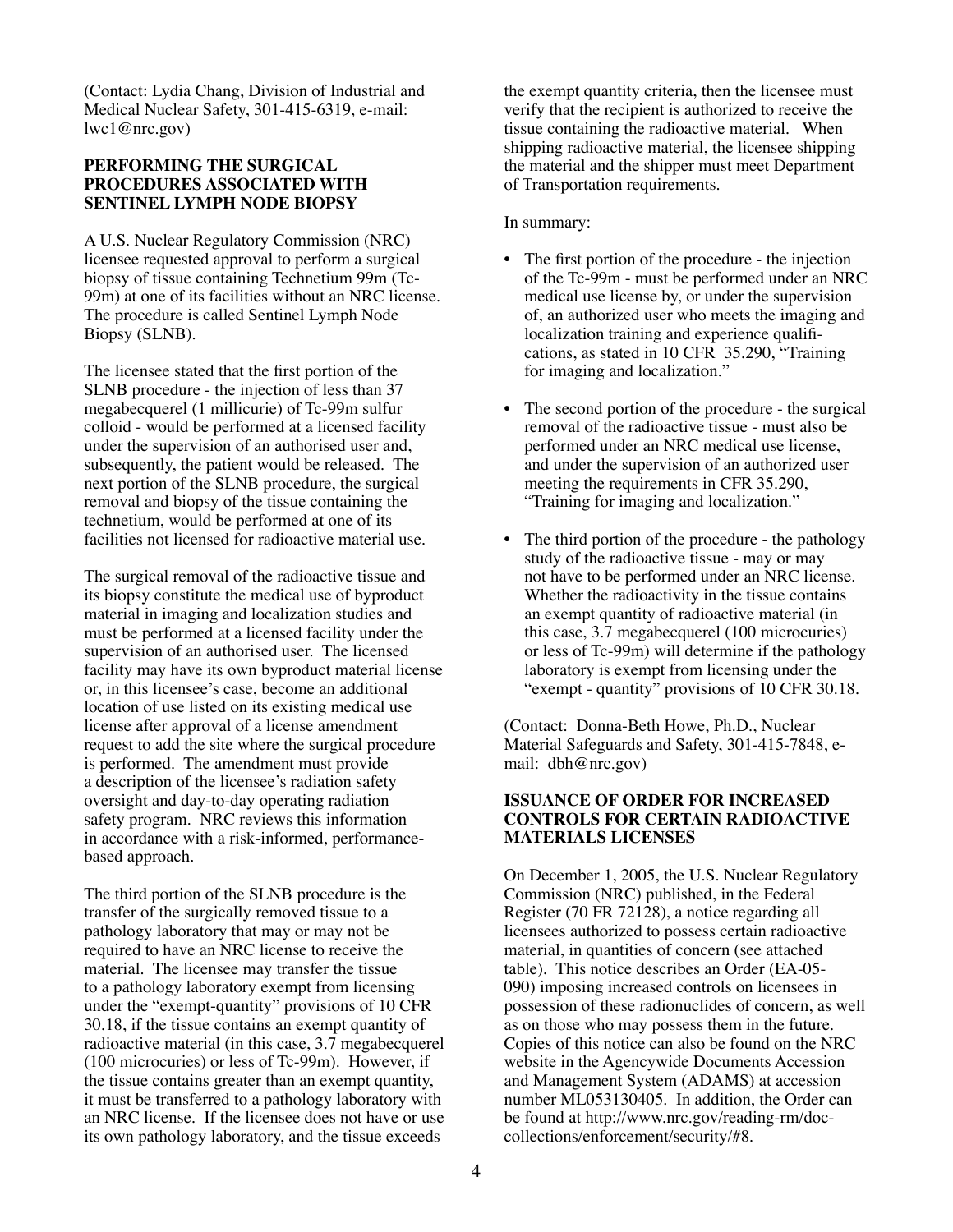Before the terrorist attacks of September 11, 2001, several national and international efforts were underway to address the potentially significant health and safety hazards posed by uncontrolled sources. These efforts recognized the need for increased control of risk-significant radioactive materials to prevent inadvertent and intentional unauthorized access, primarily because of the potential health and safety hazards posed by the uncontrolled material. After September 11, 2001, efforts shifted to include heightened oversight and awareness of the need to prevent intentional unauthorized access because of the possibility of potentially malicious acts. At the international level, the International Atomic Energy Agency (IAEA) published, in 2004, its "Code of Conduct on the Safety and Security of Radioactive Sources" (Code of Conduct), which focused on radionuclides that may pose a significant risk to individuals, society and the environment, and also focused on developing laws and regulations to achieve and maintain a high level of safety and security of these radioactive sources. The U.S. Government supports the IAEA's Code of Conduct and is taking actions to implement its recommended standards. The attached "Table of Radionuclides of Concern" is based on the IAEA Code of Conduct.

The loss of control of these risk-significant radionuclides has a potential to result in significant doses and adverse health effects to the public. Consequently, the Commission determined that licensees possessing such radionuclides must implement certain additional controls, to supplement the regulatory requirements. These supplemental controls are to ensure adequate protection of the public health and safety, and minimize the danger from malicious acts.

In November and December 2005, the NRC issued Order EA-05-090, which requires compliance with increased controls regarding the possession of the radioactive material quantities of concern listed in the attached table. The Order was sent to licensees authorized to possess these radioactive materials. The radionuclides of concern, and their corresponding quantities, are contained in the aforementioned table. To effect nationwide implementation, each Agreement State issued legally binding requirements to put essentially identical measures in place for licensees under their regulatory jurisdiction.

The Order was effective immediately and will remain in effect until the Commission incorporates similar measures into its regulations. Licensees have 180 days to come into compliance with the increased controls or on the first day that radionuclides of

concern are possessed which equal or exceed the quantity identified in the table, whatever is later. Licensees are to report to the Commission when they have achieved compliance with the requirements of the Order.

The purpose of the Order is to reduce the risk of unauthorized use of radioactive material, through access controls to aid prevention, as well as prompt detection, assessment, and response to mitigate potentially high consequences that would be detrimental to public health and safety. The increased controls provide enhanced security against unauthorized removal or access and list actions for the licensees to take in the following areas:

1. Controlling the access to radioactive material, and limiting access to only approved individuals who require access to perform their duties;

2. Developing and documenting a program to monitor and immediately detect, assess, and respond to unauthorized access to radioactive material quantities of concern, with enhanced monitoring during periods of source delivery or shipment;

3. Using specifically qualified carriers for transportation over highways and railways when the carrier is not the licensee. Additional security measures (ASMs) are required when shipping radioactive materials that equal or exceed 100 times the quantities in the table below (These ASMs were the subject of another NRC security Order issued on July 19, 2005);

4. Providing additional physical controls on portable or mobile devices; and,

5. Protecting detailed security information from unauthorized disclosure.

Licensees were also provided guidance for implementing the increased controls required by the Order. The guidance expands on the idea of: (a) access control; (b) detection and assessment; (c) coordination of radioactive material shipments; (d) physical barriers; (e) information protection; and (f) definitions of terminology used in the Order and guidance. The guidance also contains 201 questions and answers regarding issues of how licensees can implement these increased controls on these radioactive materials of concern. This guidance can also be found on the NRC website and in ADAMS, with accession number ML053130233.

It should be noted that the Order to implement the increased controls is applicable to licensees that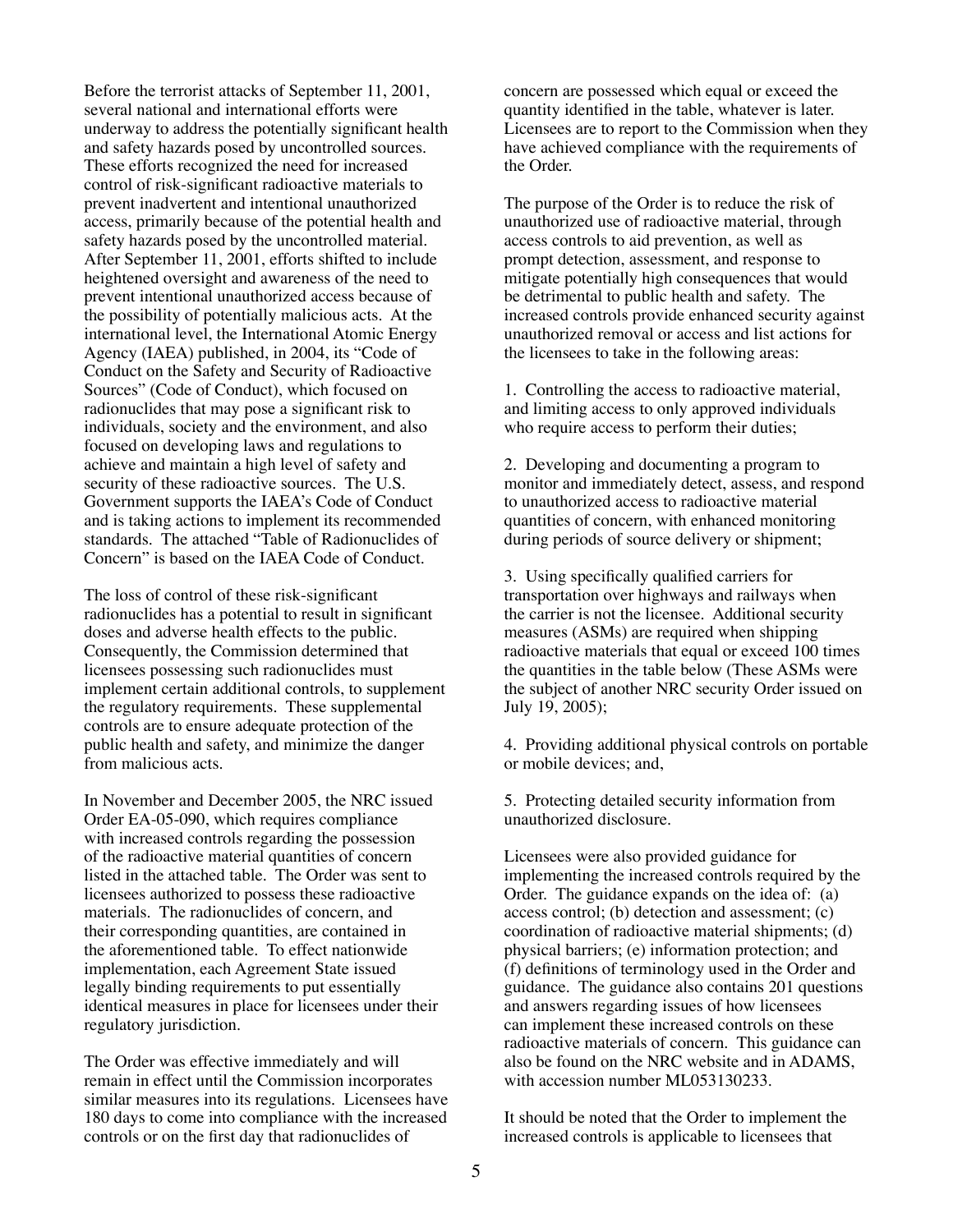currently possess the radionuclides of concern in quantities of concern as listed in the aforementioned table. The Order is also applicable to licensees that do not currently possess these radionuclides but have near-term plans to posses the radionuclides at, or above the quantities of concern. In this case, licensees will need to implement the increased controls before they take possession of radioactive materials that exceed the threshold quantities listed in the table below.

To facilitate resolution of any issues or questionsrelated to the Order or compliance with the requirementsin the Order, contact Doug Broaddus at (301) 415-7197, or Frederick Sturz at (301) 415-6678. Questions about the Order and the increased controls can also be sent to ICSupport@nrc.gov. Additional guidance in response to licensee questions will be posted on the NRC website as supplemental questions and answers, and will be accessible through the web link referenced above. An NRC/Agreement State working group has also been established to ensure consistent implementation of the increased controls nationwide.

| Radionuclide                                                       | Quantity of<br>Concern1 $(TBq)$    | Quantity of<br>Concern $2$ <sup>(Ci)</sup> |
|--------------------------------------------------------------------|------------------------------------|--------------------------------------------|
| Am- $241$                                                          | 0.6                                | 16                                         |
| $Am-241/Be$                                                        | 0.6                                | 16                                         |
| $Cf-252$                                                           | 0.2                                | 5.4                                        |
| $Cm-244$                                                           | 0.5                                | 14                                         |
| $Co-60$                                                            | 0.3                                | 8.1                                        |
| $Cs-137$                                                           | $\mathbf{1}$                       | 27                                         |
| Gd-153                                                             | 10                                 | 270                                        |
| $Ir-192$                                                           | 0.8                                | 22                                         |
| Pm-147                                                             | 400                                | 11,000                                     |
| Pu-238                                                             | 0.6                                | 16                                         |
| Pu-239/Be                                                          | 0.6                                | 16                                         |
| $Se-75$                                                            | 2                                  | 54                                         |
| Sr-90 (Y-90)                                                       | 10                                 | 270                                        |
| $Tm-170$                                                           | 200                                | 5,400                                      |
| $Yb-169$                                                           | 3                                  | 81                                         |
| Combinations of radioactive<br>materials listed above <sup>3</sup> | See Footnote<br>Below <sup>4</sup> |                                            |

# Table of Radionuclides of Concern

 $1$ The aggregate activity of multiple, collocated sources of the same radionuclide should be included when the total activity equals or exceeds the quantity of concern.

<sup>2</sup> The primary values used for compliance with this Order are TBq. The curie (Ci) values are rounded to two significant figures for informational purposes only.

<sup>3</sup> Radioactive materials are to be considered aggregated or collocated if breaching a common physical security barrier (e.g., a locked door at the entrance to a storage room) would allow access to the radioactive material or devices containing the radioactive material.

<sup>4</sup> If several radionuclides are aggregated, the sum of the ratios of the activity of each source, i of radionuclide, n,  $\mathbf{A}_{(in)}$ , to the quantity of concern for radionuclide n,  $Q_{(n)}$ , listed for that radionuclide equals or exceeds 1. [(aggregated source activity for radionuclide A) ÷ (quantity of concern for radionuclide A)] + [(aggregated source activity for radionuclide B) ÷ (quantity of concern for radionuclide  $B$ )] + etc........ >1.

(Contact: Joe DeCicco, Office of Nuclear Material Safety and Safeguards, 301-415-7833, e-mail: jxd1@nrc.gov)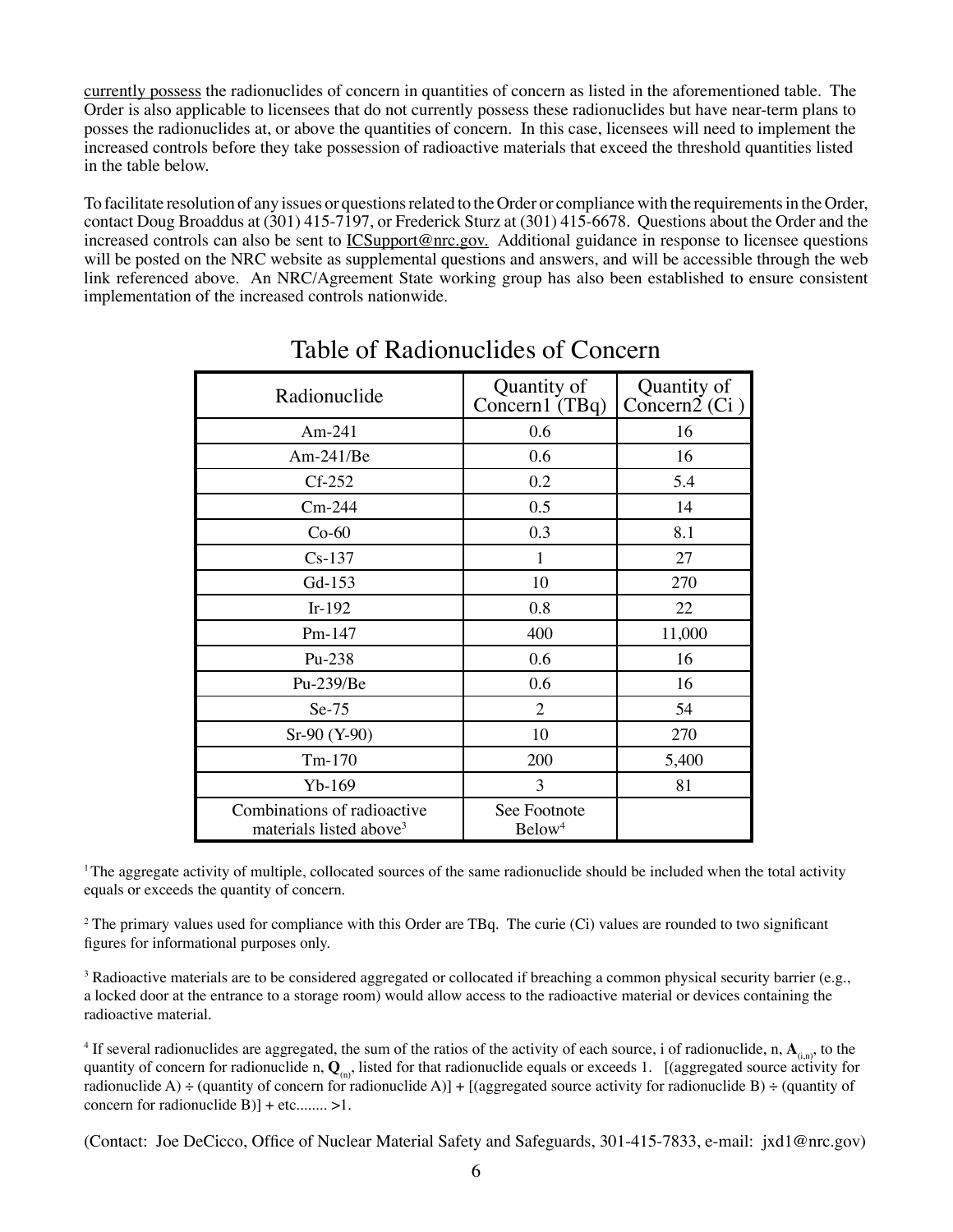#### **SIGNIFICANT EVENTS (November 1, 2005 – January 31, 2006)**

#### *Event #1: Potential radiographer overexposure at a temporary job site*

Date and Place: November 18, 2005, Sand Springs, Oklahoma

Nature and Probable Causes: The licensee, located in Tulsa, Oklahoma, reported a potential overexposure to a radiographer at a temporary job site. The crew was using a SPEC exposure device (Model 150) with a 2.44 terabecquerel (66 curie) Iridium-192 source. The radiographer went to change the radiographic film, thinking that the assistant had fully retracted the source. While en route to change the film, the radiographer set down his radiation detection instrument to answer his cell phone. At the same time, the assistant was sending a text message on his cell phone. The radiographer was in front of the exposure device for approximately 3 minutes and his alarming rate meter was turned off. The calculated dose the radiographer received was 23 centisieverts (rem). The radiographers were taken to the hospital for blood tests as a precautionary measure and their dosimeters were sent for analyses. The Oklahoma Department of Environmental Quality investigated the event on November 21, 2005, and determined that the radiographer's thermoluminescent dosimeter (TLD) result was 4.4 centisieverts (rem), and the radiographer's total year-to-date whole-body exposure was 6.9 centisieverts (rem). The assistant radiographer's TLD result was 1.21 millisieverts (121 millirem). Both radiographers were suspended pending further investigation.

Update: The licensee contracted with the National Radiological Protection Board, in England, to perform cytogenetic testing on the radiographer. On December 20, 2005, the results of the test were received. The National Radiological Protection Board reported the whole-body exposure to be 4 centisieverts (rem). This result is in agreement with the results of the TLD.

#### *Event #2: Extremity overexposure at radiopharmacy*

Date and Place: December 31, 2005, Houston, Texas

Nature and Probable Causes: The licensee reported that a nuclear pharmacy technician exceeded the annual extremity exposure limit with monitor readings reaching 53.44 centisieverts (rem) for

calendar year 2005. The technician was preparing Technetium-99m doses when he exceeded the extremity limit. The dose was being monitored, but management did not anticipate that the technician would exceed the limit. The technician experienced a heavy workload during the week of December 26, 2005 through, January 6, 2006, and his right hand received 3.12 centisieverts (rem). Corrective actions taken by the licensee included additional training, possible modification of technique, hiring new technicians, and having corporate health physics investigate the incident.

#### *Event #3: Underdose at hospital*

Date and Place: January 10, 2006, Houston, Texas

Nature and Probable Causes: The licensee reported that a patient received an under treatment of Yittrium -90 microspheres during treatment for liver cancer. The nuclear medicine physician delivered the microspheres to the patient; however, after the treatment was presumed finished, he noted that some of the fluid remained in the vial. The retention fluid for the microspheres had become backed up from the site of injection (hepatic artery), and some spillage at the surface occurred, which was absorbed with gauze. The patient was prescribed to receive 0.41 gigabecquerel (11 millicuries), but there was 0.17 gigabecquerel (4.5 millicuries) left in the vial. The licensed medical physicist is evaluating the incident and making an effort to assess the dose delivered to the patient. Corrective actions taken by the licensee included modifying procedures.

(Contact: Angela R. McIntosh, NMSS, 301-415- 5030, e-mail: arm@nrc.gov)

#### **GENERIC COMMUNICATIONS ISSUED (December 3, 2005 - February 28, 2006)**

The following are summaries of U.S. Nuclear Regulatory Commission (NRC) generic communications. If one of these documents appears relevant to your needs and you have not received it, please call one of the technical contacts listed below. The Internet address for the NRC library of generic communications is - http:// www.nrc.gov/ readingrm/ doc-collections/ gen-comm/index.html. Please note that this address is case-sensitive and must be entered exactly as shown. If you have any questions or comments about generic communications in general, please contact Angela R. McIntosh, (301) 415-5030, or by e-mail:  $arm@nc.gov$ .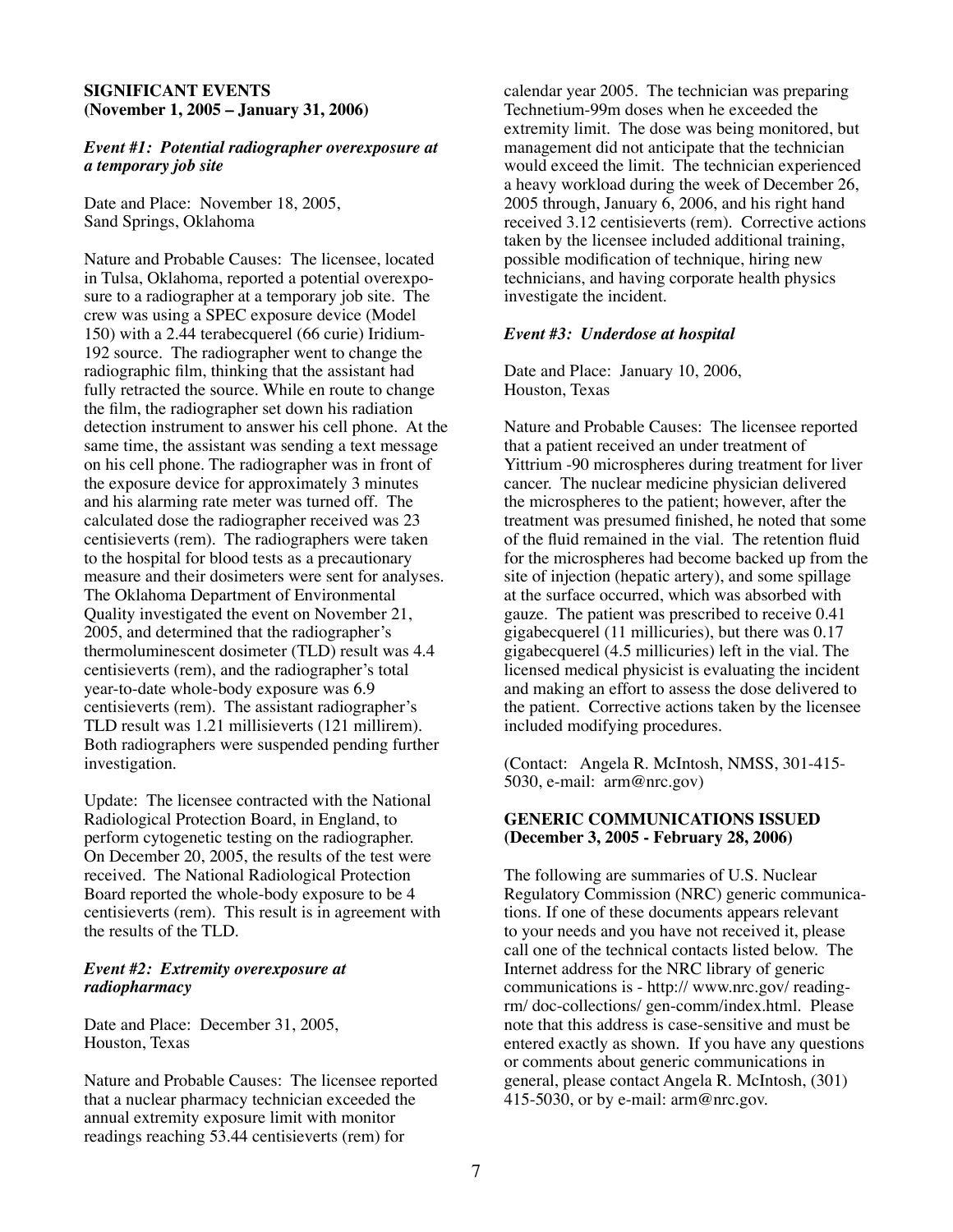# **Bulletins (BL)**

None.

# **Information Notices (IN)**

**IN 2005-32, "Product Alert for Fire Hydrants,"** was issued on December 23, 2005. This IN was issued to all holders of operating licenses for nuclear power reactors and fuel cycle facilities, except those who have permanently ceased operations and have certified that fuel has been permanently removed from the reactor vessel.

(Technical contacts: Phil Qualls, 301-415-1849, e-mail: pmq@nrc.gov; and Rex Wescott, 301- 415- 6727, e-mail: rgw@nrc.gov)

**IN 2006-02, "Use of Galvanized Supports and Cable Trays with Meggitt Si 2400 Stainless-Steel-Jacketed Electrical Cable"** was issued January 19, 2006. This IN was issued to all holders of operating licenses for nuclear reactors except those who have permanently ceased operations and have certified that fuel has been permanently removed from the reactor vessel; and fuel cycle licensees and certificate holders.

(Technical contacts: Robert Wolfgang, 301-415-1624, e-mail: rjw1@nrc.gov; and Rex Wescott, 301-415- 6727, e-mail: rgw@nrc.gov)

# **Regulatory Issue Summaries (RIS)**

**RIS 2005-31, "Control of Security-related Sensitive Unclassified Non-safeguards Information Handled by Individuals, Firms, and Entities Subject to NRC Regulation of the Use of Source, Byproduct, and Special Nuclear Material,"** was issued December 22, 2005. This RIS was issued to all licensees, certificate holders, applicants, and other entities subject to regulation by the U.S. Nuclear Regulatory Commission of the use of source, byproduct, and special nuclear material, except for those as covered by provisions of RIS 2005-26 for nuclear power reactors.

(Technical contacts: Materials Licensees may contact Paul Goldberg, 301-415-7842, e-mail: pfg@nrc.gov; Spent Fuel Storage and Transportation Licensees may contact Joe Sebrosky, 301-415-1131, e-mail: jms3@ nrc.gov; Fuel Cycle Licensees may contact Patricia Silva, 301- 415-8029, e-mail: pas6@nrc.gov; Waste Decommissioning Licensees may contact Ted Carter, 301-415-6668, e-mail: thc1@nrc.gov; High-Level Waste Licensees may contact Alexander Sapountzis, 301-415-7822, e-mail: aps@nrc.gov; Import/Export Licensees may contact Stephen Dembek, 301-415- 2342, e-mail: sxd@nrc.gov)

**RIS 2005-27, Rev.1, "NRC Regulatory Issue Summary 2005-27, Rev. 1, NRC Timeliness Goals, Prioritization of Incoming License Applications and Voluntary Submittal of Schedule for Future Actions for NRC Review,"** was issued January 31, 2006. This RIS was issued to all 10 CFR Part 71 and Part 72 licensees and certificate holders.

(Technical contact: Jill Caverly, 301-415-6699, email: jsc1@nrc.gov)

#### **RIS 2006-01, "Expiration Date for NRC-Approved Spent Fuel Transportation Routes,"**

was issued January 24, 2006. This RIS was issued to U.S. Nuclear Regulatory Commission licensees that transport, or deliver to a carrier for transport, irradiated reactor fuel (spent nuclear fuel).

(Technical contacts: Susan H. Bagley, 301-415-5378, e-mail: shb@nrc.gov; and Kelly Riner 301-415-6623, e-mail: pkr@nrc.gov)

#### **RIS 2002-15, Rev. 1, "NRC Approval of Commercial Data Encryption Products for the Electronic Transmission of Safeguards Information,"** was issued January 26, 2006. This RIS was issued to all authorized recipients and holders of sensitive unclassified safeguards information.

(Technical contact: Eric Lee, 301-415-8099, e-mail: exl@nrc.gov)

(General Contact: Angela R. McIntosh, NMSS, 301- 415-5030, e-mail: arm@nrc.gov)

# **SIGNIFICANT ENFORCEMENT ACTIONS**

The U.S. Nuclear Regulatory Commission's (NRC's) enforcement program can be accessed via the NRC's homepage [http://www.nrc.gov/] under "What We Do." Documents related to cases can be accessed at [http://www.nrc.gov/], "Electronic Reading Room," "Documents in ADAMS." ADAMS is the Agencywide Document Access and Management System. Help in using ADAMS is available from the NRC Public Document Room, telephone: 301-415-4737 or 1-800-397-4209.

# **Medical**

**Digirad Imaging Solutions, Inc.** (EA-05-136) On January 27, 2006, a Notice of Violation (NOV) for a Severity Level III violation with no civil penalty and an immediately effective Confirmatory Order was issued to confirm commitments made as part of a settlement agreement concerning submission of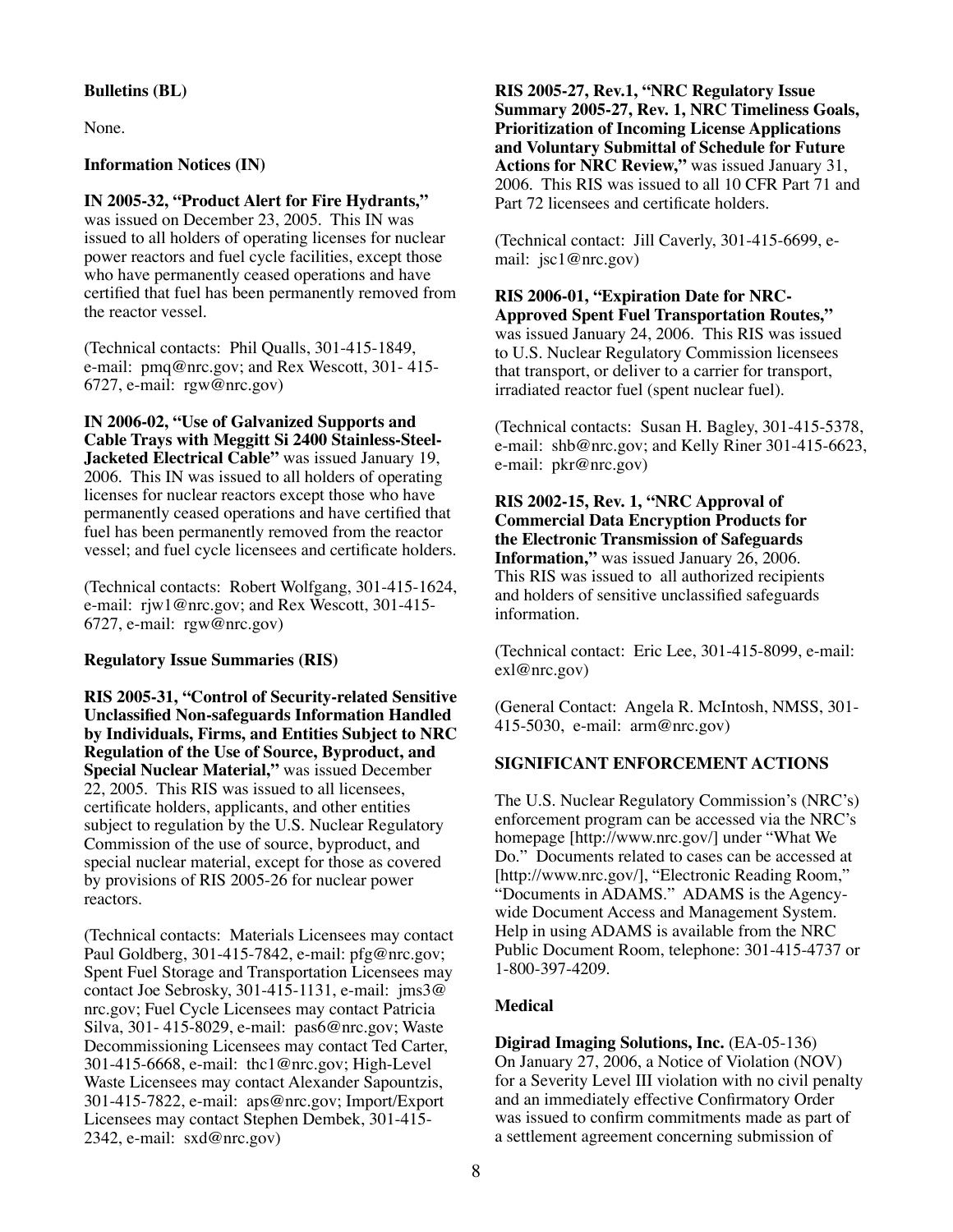inaccurate information to the NRC. The settlement agreement was reached as a result of an Alternative Dispute Resolution session, held at the request of the licensee. In addition to the NOV, the licensee has changed its procedures to ensure that any information it submits to NRC will be complete and accurate, and the Radiation Safety Officer will submit articles to various medical and health physics journals describing the incident to provide an opportunity for other licensees in the industry to learn from the incident.

**Alfred C. Burris, Senior, M.D.** (EA-05-110) On January 27, 2006, a Notice of Violation (NOV) for a Severity Level III violation, with no civil penalty, and an immediately effective Confirmatory Order was issued to confirm commitments made as part of a settlement agreement concerning submission of false and/or inaccurate information. The settlement agreement was reached as a result of an Alternative Dispute Resolution session, held at the request of the applicant. In addition to the NOV, the applicant has agreed to correct the inaccurate information, and to submit an article to a cardiology journal and speak at training sessions for similar cardiology groups describing his experience and emphasizing the need to provide complete and accurate information to the NRC.

#### **South Jersey Healthcare** (EA-05-214)

On January 17, 2006, a Notice of Violation was issued for a Severity Level III violation involving the failure to secure from unauthorized removal, or limit access to, a package containing licensed material which was stored in a mail room (awaiting inter-office transfer). The mail room was an unrestricted area, and the licensee failed to control and maintain constant surveillance of this licensed material.

**Danville Regional Medical Center** (EA-05-201) On December 13, 2005, a Notice of Violation was issued for a Severity Level III violation involving the failure to secure from unauthorized removal or access, and/or maintain constant surveillance of licensed material stored in a controlled or unrestricted area. Specifically, a High-Dose-Rate Remote Afterloader (HDR) unit was left unsecured and unattended in the HDR treatment room.

**Lancaster General Hospita**l (EA-05-124) On October 28, 2005, a Notice of Violation was issued for a Severity Level III problem composed of three violations. The violations involved: (1) a programmatic weakness in the licensee's gamma knife stereotactic radiosurgery program, which resulted in an overexposure to a patient; (2) the licensee's failure to notify the NRC that the frame of the gamma

knife unit, a basic component designed to prevent movement of the head during treatment, did not prevent the change of the treatment site coordinates; and (3) the licensee's failure to report the medical event within the required period.

**Crozer-Chester Medical Center** (EA-05-164) On October 28, 2005, a Notice of Violation was issued for a Severity Level III violation involving the failure to secure from unauthorized removal or access, and/or maintain constant surveillance of licensed material stored in a controlled or unrestricted area. Specifically, an High-Dose-Rate Remote Afterloader (HDR) unit was left unsecured and unattended in the HDR treatment room.

#### **Hershey Medical Center** (EA-04-215)

On October 14, 2005, an immediately effective Confirmatory Order was issued to confirm commitments made as part of a settlement agreement concerning three separate occasions where the licensee's staff were injected with radiopharmaceuticals without the authorization of an Authorized User. The settlement agreement was reached as a result of an Alternative Dispute Resolution session, held at the request of the licensee. As part of the agreement reached, a Notice of Violation at a Severity Level III, with no civil penalty, was issued on October 14, 2005. In addition, the licensee has expanded its training program addressing NRC regulatory requirements, and the Chief of Nuclear Medicine, the Radiation Safety Officer, and the Chief Technologist will prepare articles, for various medical and health physics journals, that address, among other topics, the need to establish an environment and culture that promote regulatory compliance through the implementation of controls and procedures.

#### **Gauges**

**Dickinson County Road Commission** (EA-05-266) On January 24, 2006, a Notice of Violation was issued for a Severity Level III violation involving the failure to secure, or maintain constant surveillance of, NRClicensed material contained in a portable moisture/ density gauge. Specifically, during a routine safety inspection, an NRC inspector entered the licensee's offices in an unlocked public building and found the gauge unsecured.

**Foundation Engineering Science, Inc.** (EA-05-146) On November 22, 2005, a Notice of Violation and Proposed Imposition of Civil Penalty in the amount of \$3250, was issued for a Severity Level III problem involving the failure to secure from unauthorized removal, or limit access to, a nuclear gauge located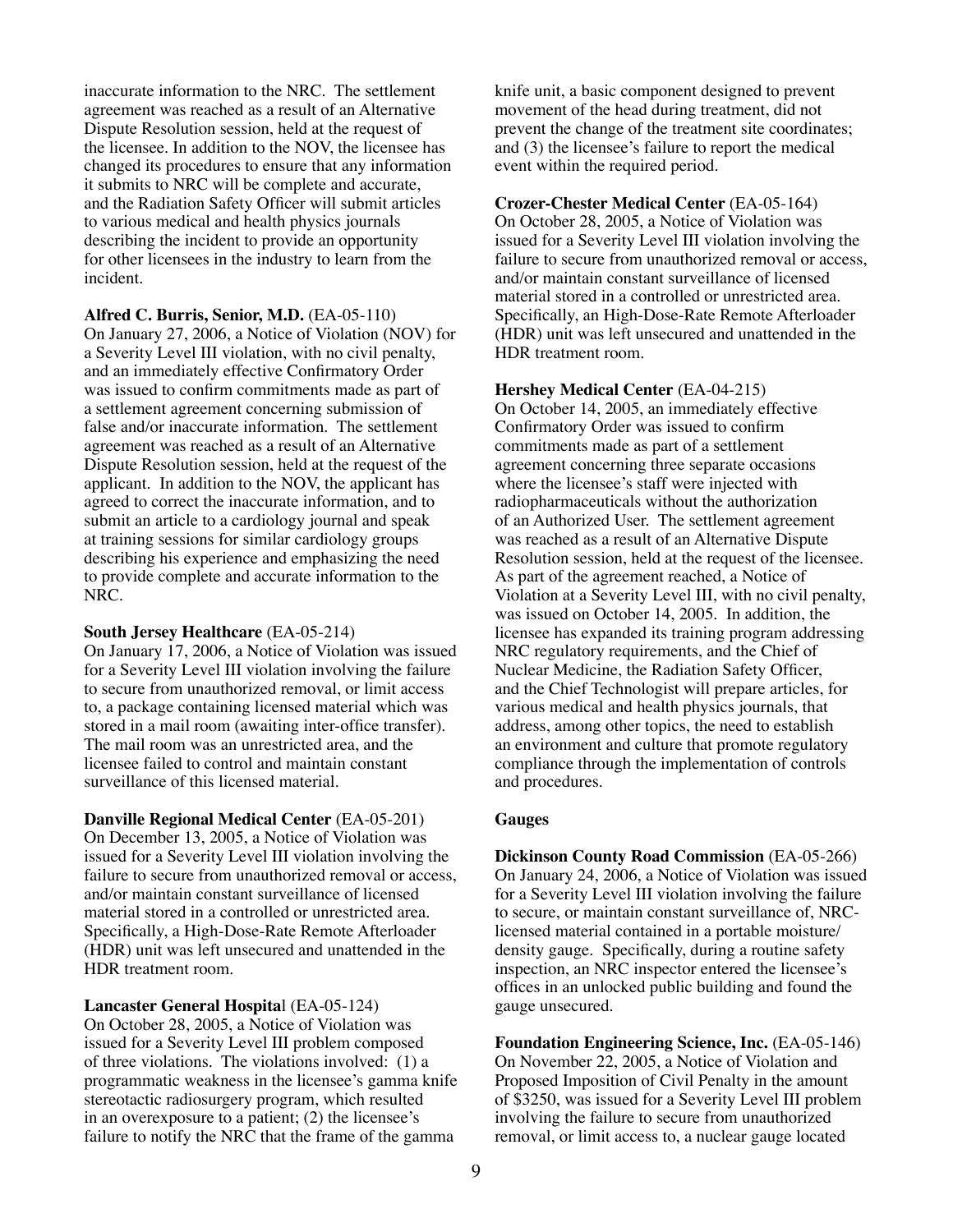in a company vehicle parked in a public parking lot. As a result, a nuclear gauge was stolen, and remained uncontrolled in the public domain. In addition, the licensee did not immediately report the theft of the licensed material as required.

U.S. Engineering Laboratories, Inc. (EA-05-152) On December 2, 2005, a Notice of Violation was issued for a Severity Level III violation involving the failure to maintain direct and constant surveillance of a portable gauge containing licensed material at a temporary job site, and to properly store a portable nuclear gauge at a different temporary job site.

#### **Miscellaneous**

#### **Sabia, Inc.** (EA-05-204)

On November 22, 2005, as part of an Alternative Dispute Resolution settlement agreement, as documented in a Confirmatory Order, Sabia, Inc., acknowledged two violations of NRC requirements involving its failure to comply with 10 CFR 150.20 compliance and transfer of licensed material to individuals not authorized to receive it. As part of the settlement agreement, Sabia also agreed to provide additional training to its employees and to conduct additional audits. NRC has agreed not to draw any conclusions on whether willfulness was involved or to pursue further enforcement actions related to these specific issues.

#### **Safety Light Corporation** (EA-03-219)

On November 18, 2005, a Notice of Violation (NOV) was issued as part of the terms of a settlement agreement reached between the Safety Light Corporation (SLC), the Pennsylvania Department of Environmental Protection, and the Nuclear Regulatory Commission. The NOV was issued for a Severity Level III problem involving: (1) the willful failure to make payments to the decommissioning trust fund in accordance with the schedules defined in SLC's license conditions; and (2) the failure to dispose of pre-2000 tritium wastes, in accordance with SLC's license conditions.

#### **Ledoux Company** (EA-05-135)

On November 01, 2005, a Notice of Violation and Proposed Imposition of Civil Penalty in the amount of \$3250, was issued for a Severity Level III problem involving the failures to adequately survey, secure and dispose of licensed material, in accordance with NRC requirements. Specifically, the licensee received a package containing seven analytical samples of Uranium-235, identified six of the seven samples shipped, and performed an unsuccessful cursory search for the seventh sample. After initiating a more thorough search, the licensee concluded that the seventh sample had been disposed of with the packaging as normal trash.

#### **Pacific Gas and Electric Company, Humboldt Bay Power Plant, Unit 3** (EA-05-166)

On December 20, 2005, a Severity Level II Notice of Violation, with a proposed \$96,000 Civil Penalty, was issued to the Pacific Gas and Electric Company (PG&E) as a result of the licensee's failure to: (1) keep adequate records of special nuclear material (SNM) inventory, transfer or disposal; (2) establish adequate procedures for control and accounting of SNM; and (3) conduct adequate physical inventories of SNM at the Humboldt Bay Power Plant. PG&E's records failed to account for the whereabouts of three 45.72 centimeter (18-inch) fuel rod segments after they were cut from a single fuel rod in 1968. Likewise, PG&E's records failed to account for incore detectors, after some were cut in 1973.

(General Contact: Sally Merchant. Office of Enforcement, 301-415-2747; e-mail: slm2@nrc.gov)

# **SELECTED** *FEDERAL REGISTER* **NOTICES (December 1, 2005 – February 28, 2006)**

10 CFR Part 31 [PRM-31-5], "Organization of Agreement States; Petition for Rulemaking," 70 FR 75423, December 20, 2005.

(Contact: Michael T. Lesar, Office of Administration, 301-415-7163 or Toll-free: 1-800- 368-5642, e-mail: mtl@nrc.gov)

10 CFR Part 35 [PRM-35-18], "Peter G. Crane; Receipt of Petition for Rulemaking," 70 FR 75752, December 21, 2005.

(Contact: Michael T. Lesar, Office of Administration, 301-415-7163 or Toll-Free: 1-800-368-5642, e-mail: mtl@nrc.gov)

10 CFR Parts 20, 30, 31, 32, 33, and 35, "Expanded Definition of Byproduct Material (NARM Rulemaking), Availability of Web Page," 71 FR 29, January 3, 2006.

(Contact: Jayne M. McCausland, Office of Nuclear Material Safety and Safeguards, 301-415-6219, email: jmm2@nrc.gov. For questions related to the NARM rulemaking, contact Lydia Chang, Office of Nuclear Material Safety and Safeguards, 301-415- 6319, e-mail: lwc1@nrc.gov)

10 CFR Parts 30, 31, 32, and 150 [RIN 3150-AH41],